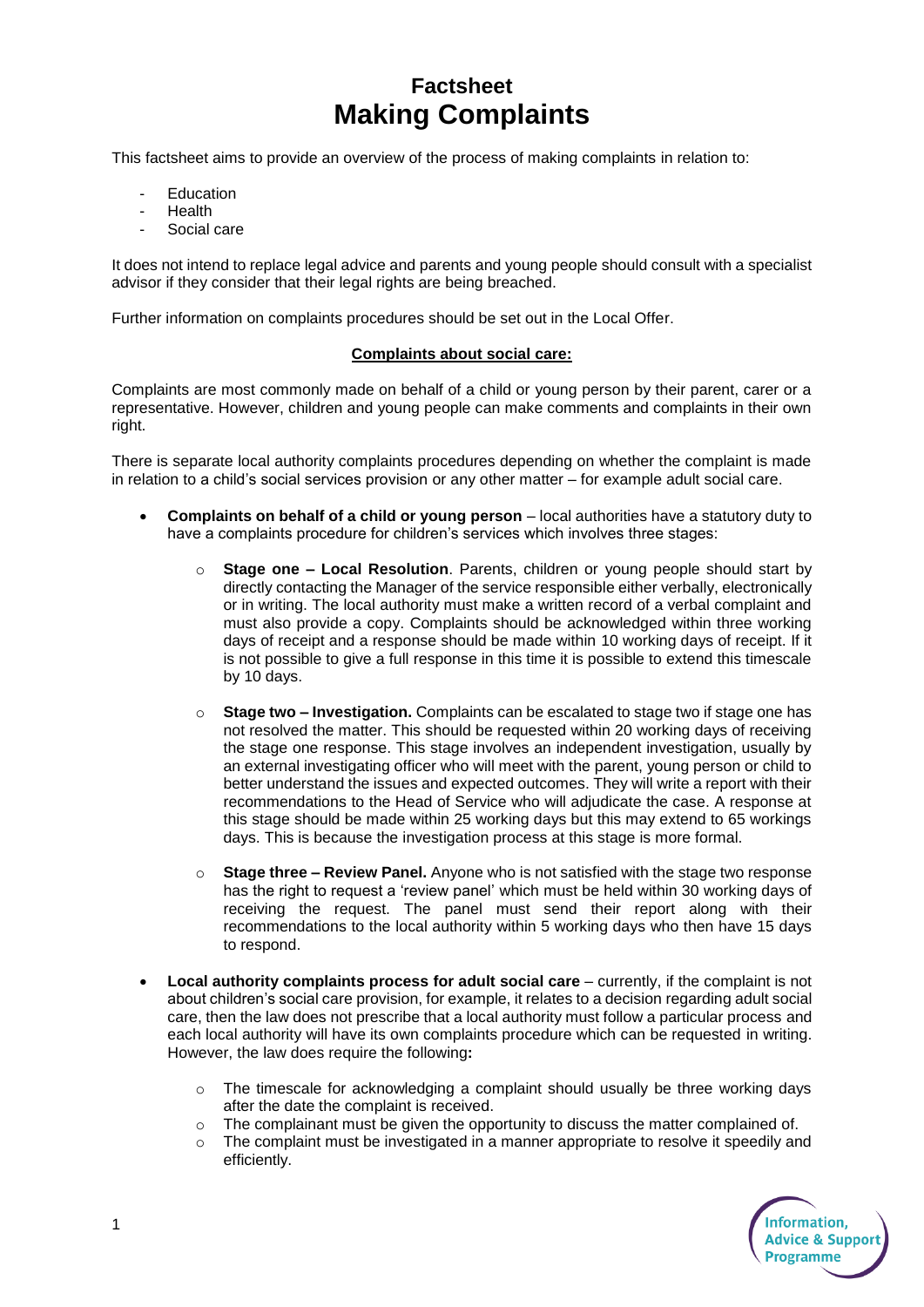- $\circ$  Once the complaint has been investigated, the complainant must be sent a response which explains the investigation process, the conclusion reached and any remedial action the local authority proposes to take.
- $\circ$  The response must also inform the complainant of their right to refer the matter to the Local Government Ombudsman.
- There is a maximum response period of 6 months from the date the complaint was received, which can be extended by agreement.

From 2016 there will be a new system for appealing local authority decisions regarding adult social care made under part 1 of the Care Act 2014.

## **Complaints to the Local Government Ombudsman**

Anyone who feels that their complaint has not been resolved to their satisfaction by the local authority can make a complaint to the Local Government Ombudsman. This must be made within 12 months of the date of the incident or matter being raised as the subject of complaint.

The 12 month time limit may be extended with good reason providing it is still possible to efficiently investigate the complaint.

The local authority must have been given the opportunity to resolve the matter first and their must not be any legal action in process in relation to the complaint. However, the Ombudsman will consider a complaint without the completion of the full complaints procedure if the matter is urgent, there has been unreasonable delay or there has been a complete breakdown of trust.

The Ombudsman can also only investigate complaints resulting in maladministration that has resulted in injustice (e.g. discrimination, unnecessary delay, failure to abide by fair procedure). In addition, the Ombudsman may not investigate a complaint if they consider that there is an alternative remedy, such as a legal challenge by way of judicial review.

The Local Government Ombudsman has a number of powers which include:

- The ombudsmen are allowed access to information held by the local authority.
- The ombudsman can make recommendations to the local authority to put things right this can include an award of compensation or an apology, or to put in place different policies and practices.

Because complaints can be dealt with in a variety of ways, there is an estimated timescale of three months to a year for a complaint resolution, depending on the complexity of the case.

### **Complaints about health services:**

Complaints to the NHS can be made in relation to all health services which a child or young person receives under an EHC plan.

A complaint may be made to a service provider (for example, the NHS Hospital Trust), where there are concerns about the service provided, or to the CCG, where there is a concern about the way in which a service is commissioned or provided, and this might include concerns about the appropriateness of the services in an EHC plan.

Support in making a complaint about health services can also be provided by NHS Complaints Advocacy Services (each local authority will have details of services in their own local areas).

If a complainant is dissatisfied with the way in which the NHS has dealt with their complaint, they can contact the Parliamentary and Health Service Ombudsman (PHSO).

The PHSO and the Local Government Ombudsman, which covers local authorities, have the same status. The role of the PHSO is to investigate complaints that individuals have been treated unfairly or have received a poor service from government departments and other public organisations in the UK, and the NHS in England.